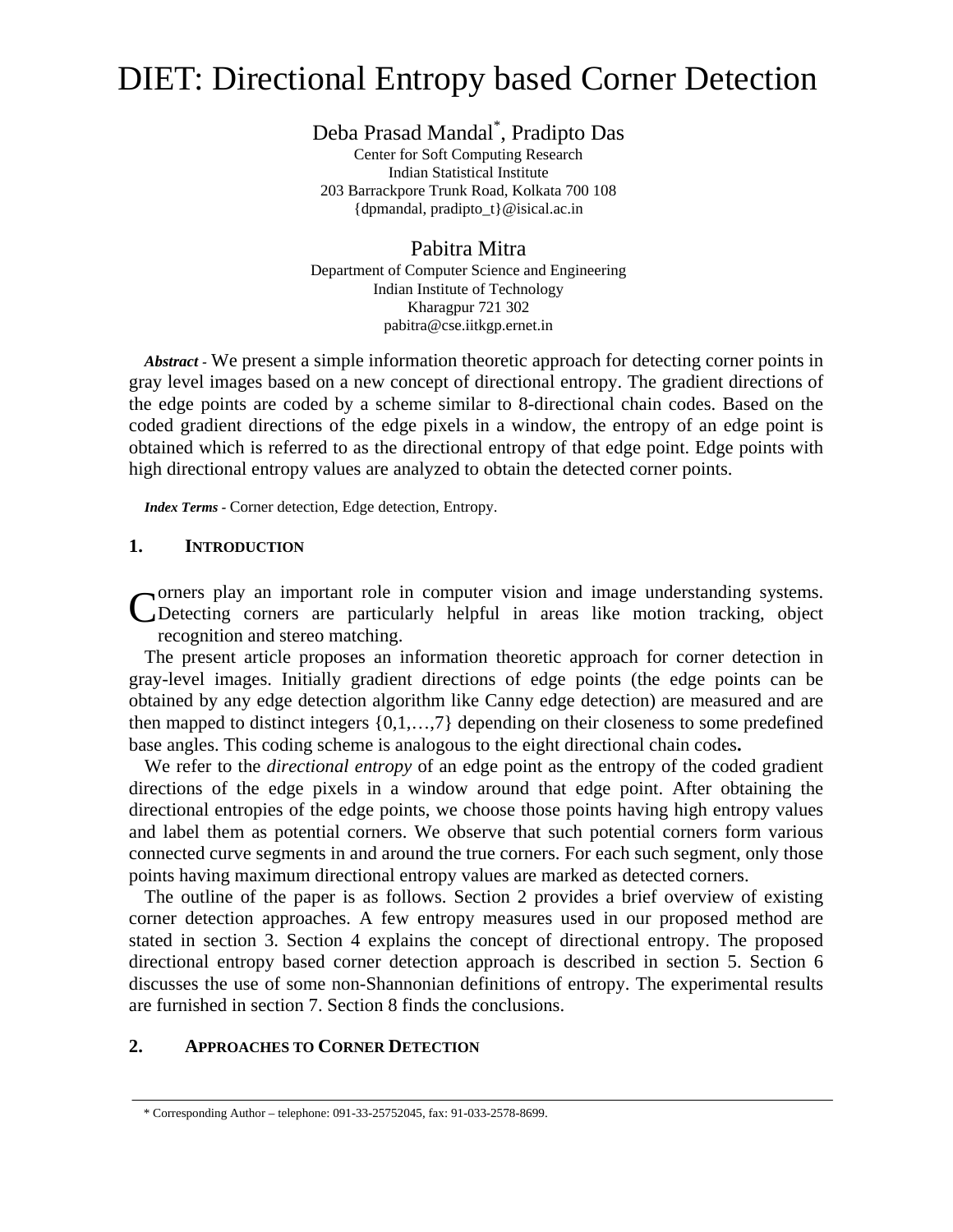Corner detection approaches on gray level images can be divided into three categories, namely, intensity based, contour based and parametric model based approaches [1].

Intensity based methods exploit the gray level intensity information of pixels and their neighboring pixels. Moravec [2] developed one of the first corner detectors based on the autocorrelation function of the intensities. Beaudet [3] proposed <sup>a</sup> determinant operator, which has significant values only near corners. The works of Kitchen and Rosenfeld [4] included methods based on gradient magnitude of gradient direction, change of direction along edge and angle between most similar neighbors. Harris and Stephens [5] improved on the approach of Moravec by using an improved autocorrelation matrix. Smith and Brady [6] compared the brightness of each pixel in a circular mask to the center pixel to define an area which has similar brightness to the center. Trajkovic and Hedley [7] define the "cornerness" measure as the minimum change of intensity over all possible directions.

Contour based corner detection methods search for local maxima of curvature along extracted contour chains or perform some polygonal approximations and then search for intersection points. Rattarangsi and Chin [8] proposed a technique based on Gaussian scale space to detect and localize corners of planar curves. Mokhtarian and Soumela [9] use curvature scale space (CSS) to track the curvature of the image edge contours at different levels of arc length evolution. For eliminating false corners effectively, the previous method was improved by He and Yung [10] by introducing two parameters, namely, the adaptive curvature threshold coefficient C (default value of 1.5) and the corner angle,  $\alpha$  (160<sup>o</sup> =  $\alpha$  =  $\alpha = \alpha$  $200^{\circ}$ ). ).

Parametric model based corner detection methods usually fit a parametric intensity model to the signal. Rohr [11] used an analytic junction model, convolved with a Gaussian. Deriche and Giraudon [12] presented a general methodology for accurate identification of discrete surface intersections. Parida et al. [13] described a method for general junction detection. Lee and Bien [14] formulated the corner-detection problem as a pattern classification problem to classify pixels into two classes – corners and non-corners.

It is to be mentioned here that we have compared the performance of the proposed method with that of He-Yung method [10] as we observed it to be one of the most effective corner detection approaches.

## **3. ENTROPY MEASURES**

Entropy [15,16] is a significant concept in information theory. The reason for the remarkable success of entropy is due to the fact that one is able to quantify uncertainty present in probabilistic systems.

Consider a probabilistic system with n states  $s_i$ ;  $i = 1, 2, ..., n$ . Let  $p_i$  be the probability of the *i*<sup>th</sup> state  $s_i$  with  $p_i = 0$ ,  $i = 1, 2, ..., n$  and  $\sum_{i=1}^{n} p_i = 1$ . Let  $P_n = (p_1, p_2, ..., p_n) \subset P$ , where P *i* = 1  $p_i = 1$ . Let  $P_n = (p_1, p_2, ..., p_n) \subset P$ , where P 1 denotes the set of all probability distributions on finite sets. An entropy measure is a function of the form  $H_n : P \to [0, \infty)$ .

Several measures of entropy [15-21] have been derived so far in different contexts. These measures can be grouped into parametric and non-parametric ones. Renyi [19], Havrda and Charvat [20], and Kumar et al. [21] formulated their measures of entropy that fall into the former category. However, due to proper guidance in choosing/estimating the values of the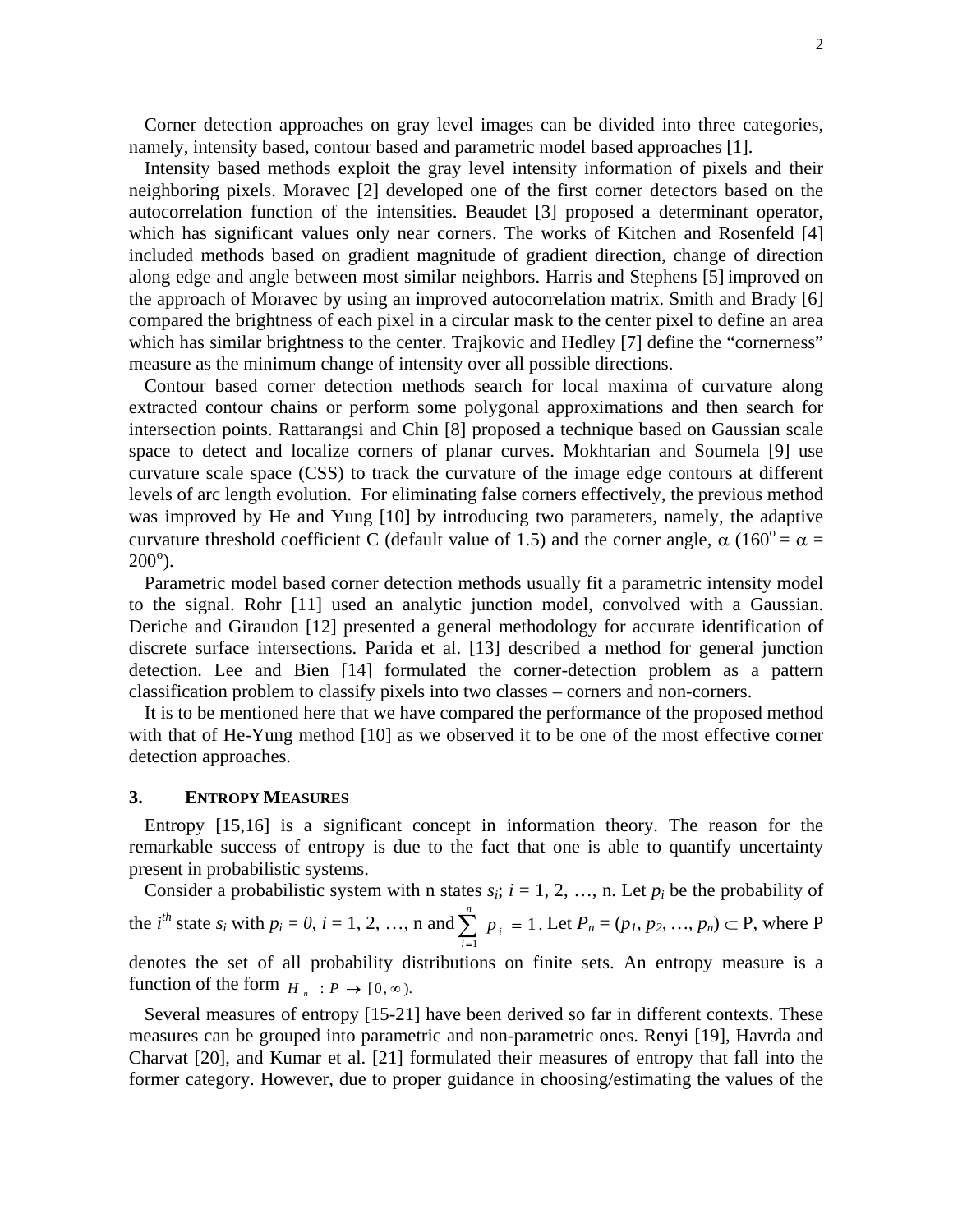parameters, we concentrated on the latter category of entropy measures. Among these definitions, the ones we used in this investigation are now stated.

(a) *Shannon's Entropy* [15]: For a discrete probability distribution P<sub>n</sub>, Shannon, based on a set of axioms for a measure of information or uncertainty, derived the following unique definition of entropy:

$$
H_{s_n}(P_n) = -\sum_{i=1}^n p_i \log_{2} p_i.
$$
 (1)

 $H_s$  has several interesting properties such as expansibility, symmetry, continuity, monotonicity, additivity etc. A very important property for our problem is given by

$$
H_{s_n}(p_1, p_2, \dots, p_n) \le H_{s_n}(\frac{1}{n}, \dots, \frac{1}{n})
$$
 (2)

 $\forall$  n  $\in$  N, i.e.,  $H_s$  attains maximum value for uniform distribution.

*(b) Vajda's Quadratic Entropy [17]:*

$$
H_{V}(P_{n}) = \sum_{i=1}^{n} p_{i} (1 - p_{i}). \tag{3}
$$

This can be viewed as an extension to Shannon's entropy. Using Taylor's series, *log(1/pi)* can be approximated by  $(I-p_i)$  and  $H_{S_i}$  reduces to  $H_V$ 

*(c) Pal-Pal's Exponential Entropy [18]:*

$$
H_{pp}(P_n) = \sum_{i=1}^n p_i e^{(1-p_i)}.
$$
 (4)

In  $H_{s_n}$ , the gain in information from the occurrence of an event with probability  $p_i$  is taken is taken as  $log(I/p_i)$ . The same for  $H_v$  is  $(I-p_i)$  whereas for  $H_{pp}$ , the gain function is  $e^{(1-p_i)}$ .

Although the previous definitions have widely different forms, they have some common characteristics. All of them satisfy expansibility, symmetry, continuity, monotonicity properties [16] and (2). Of these different properties, the most relevant one, in the present context, is that entropy attains maximum value for the uniform distribution.

## **4. DIRECTIONAL ENTROPY**

As mentioned earlier, the proposed corner detection algorithm is based on the concept of directional entropy. The directional entropy quantifies the uncertainty of the coded gradient directions of an edge point in relation to its neighboring edge points.

In our gradient direction coding scheme, we consider eight base directions having the angles  $0^{\circ}$ ,  $45^{\circ}$ ,  $90^{\circ}$ ,  $135^{\circ}$ ,  $180^{\circ}$ ,  $225^{\circ}$ ,  $270^{\circ}$  and  $315^{\circ}$ , which are coded as 0, 1, 2, 3, 4, 5, 6 and 7 respectively as in Fig.1. That is, an actual gradient direction is mapped to its closest base direction. The distribution of the coded gradient directions of the edge points in a window is used in the entropy framework



Fig.1. Base directions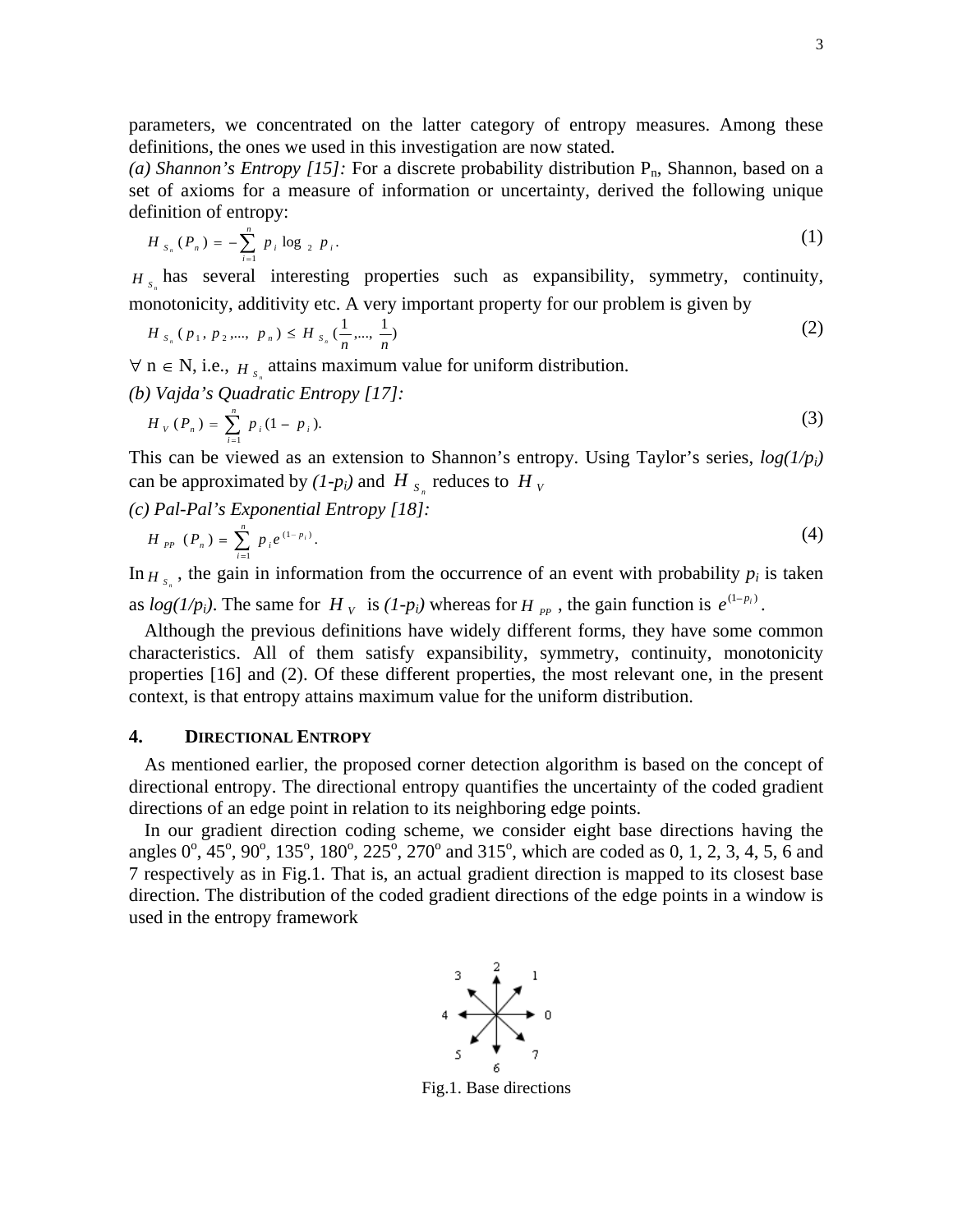Suppose  $n_{w(X)}(i)$  denote the number of edge points having code *i* (*i* = 0, 1, 2, …, 7) among the total number of edge points  $n_{w(X)}$  in a window w centered on an edge point X. The probability of having code  $i$  in reference to the window  $w(X)$ , is taken as

$$
p_{w(X)}(i) = \frac{n_{w(X)}(i)}{n_{w(X)}}
$$
 (5)

Based on the probability distribution  $p_i^*(X)$ ,  $i = 0, ..., 7$ , the *directional entropy* for the edge point X with reference to the window *w* (centered on X) is defined using *Shannon's*   $\mathcal{L}$  *entropy* as  $\frac{7}{7}$ 

$$
DE_{s_n}^{w}(X) = -\sum_{i=0}^{'} p_{w(X)}(i) \log_2 p_{w(X)}(i)
$$
 (6)

Note that using Shannon's definition of entropy,  $DE_{s_n} (X) \in [0, 3]$ .  $DE_{s_n} (X)$  takes the  $[0, 3]$ .  $DE_s$ <sup>*w*</sup>(*X*) takes the  $S_n$  ( $\Lambda$ )  $\ldots$ takes the value of zero when all the edge points in the window have the same gradient code i.e., they belong to a straight edge. On the other hand as the value of  $DE_{S_n} (X)$  increases, the  $S_n$  ( $\Lambda$ )  $\sim$   $\sim$   $\sim$   $\sim$   $\sim$   $\sim$   $\sim$ increases, the probability of the edge point X belonging to a single straight edge decreases i.e., the potentiality of the edge point to be a corner increases. Ultimately when  $DE_{s_n}^w(x)$  takes the  $S_n$  (A) takes the maximum value of 3 (which rarely exists in practice), all the eight gradient values are equally present in the window.

Since the directional entropy is the prime concept in finding corners, we refer to the proposed detector as DIET (**Di**rectional **E**n**t**ropy) corner detector.

## **5. DIET: DIRECTIONAL ENTROPY BASED CORNER DETECTION**

The proposed DIET corner detection system has two main stages, namely, directional entropy computation and corner extraction. The directional entropy computation module accepts a gray level image as input and outputs the directional entropy values of the edge points. In the corner extraction module, edge points having high directional entropy values are initially retained as potential corners which are found to be situated in clusters in and around the actual corners. Finally from each of such clusters, one or more points are selected as the final detected corners.

## *A. Directional Entropy Computation*

This module involves a sequence of few operations which include edge extraction, gradient direction computation and coding, and directional entropy computation. The concept of directional entropy of the edge points has been introduced in section 4. There exist <sup>a</sup> good number of edge detection algorithms in the literature. Among them,

Canny [22] is the most popular and has established its effectiveness in extracting edges in many image processing applications. With this consideration, we have utilized the Canny edge detector in the present investigation, although we can use any other edge detector. It has been observed that Canny edge detector produces gaps in some edge segments especially at the T-junctions. In order to overcome this shortcoming, a post edge extraction processing operation (similar to the CSS algorithms [9,10]) is incorporated. In this step, if the endpoint of an edge contour is nearly connected to another edge contour, then the gap is filled. We further assumed that significant edge segments should be of sufficient length. For eliminating stray/insignificant edge segments, the lower threshold and the upper threshold of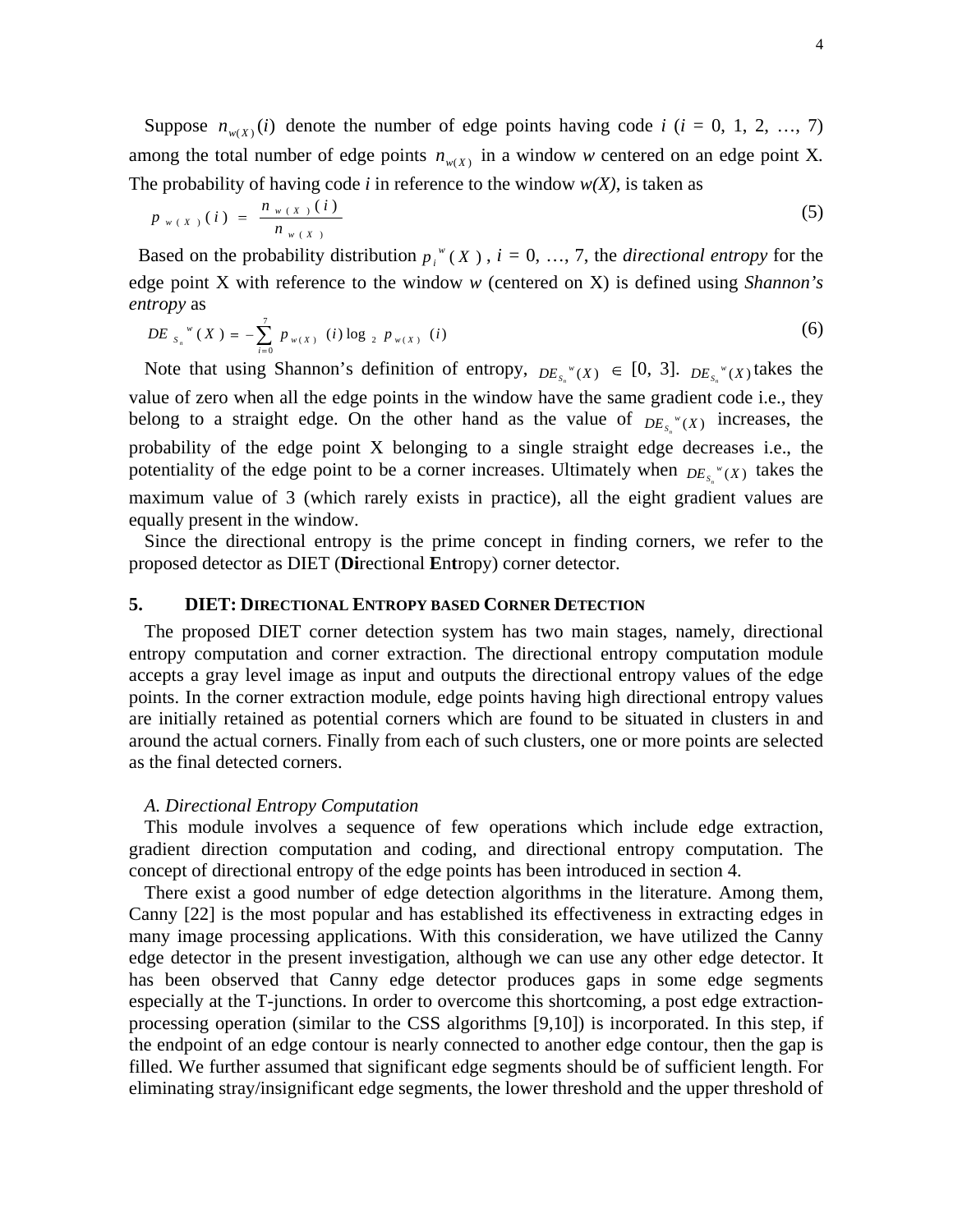the Canny edge detection algorithm need to be decided accordingly. In our experiments, we have taken 0 for lower threshold and 0.35 for upper threshold.

The gradient directions of the extracted edge points are calculated using  $\theta_i = \tan^{-1}(\frac{g_y}{g_x})$ ,<br>where *g<sub>x</sub> and g<sub>y</sub>* are the horizontal and vertical components of the gradient respectively. The *x y*  $\lambda$  $\frac{1}{g}$   $\frac{1}{g}$  $g_{\nu}$ 

gradient direction  $\theta_i$  (in degrees) of an edge point is mapped to the base direction code as

$$
g_i = round\left(\frac{\theta_i}{45}\right) \text{mod } 8 \tag{7}
$$

Note that  $g_i \in \{0, 1, ..., 7\}$  is nothing but the closest base direction to  $\theta_i$ . .

Based on the coded gradient directions ( $\theta_i$ 's), the directional entropy *DE*<sub>s</sub> values are  $DE_{s_n}$ <sup>*w*</sup> values are computed using (6). Recall that more the value of  $DE_{s_n}$ <sup>\*</sup>, the higher the possibility of an edge point to be a corner. This observation is utilized to extract the final corner points.

In order to illustrate the proposed directional entropy computation procedure, let us consider a typical image segment of size 8x8 as in Fig.2 having eight edge pixels with the edge vector  $E = \{a_0, a_1, a_2, a_3, a_4, a_5, a_6, a_7\}$ . Assuming windows of size 5x5, we obtain  $G =$  $\{1.591, -3.270^\circ, 0.99^\circ, 3.71^\circ, 90^\circ, 86.63^\circ, 86.63^\circ, 90^\circ\}; \, DC = \{0, 0, 0, 0, 2, 2, 2, 2\}$ and  $DE_{s_n}^{\,w} = \{0, 0, 0.971, 1.0, 1.0, 0.971, 0, 0\}$ . It is to be observed here that the edge points  $a_3$  and  $a_4$  have the highest directional entropy value of 1.0.

|  | a <sub>0</sub> |                |                |       |                |
|--|----------------|----------------|----------------|-------|----------------|
|  | a <sub>1</sub> |                |                |       |                |
|  | a <sub>2</sub> |                |                |       |                |
|  | a <sub>3</sub> |                |                |       |                |
|  |                |                |                |       |                |
|  |                | a <sub>4</sub> | a <sub>5</sub> | $a_6$ | a <sub>7</sub> |
|  |                |                |                |       |                |
|  |                |                |                |       |                |
|  |                |                |                |       |                |

Fig. 2. A typical corner

The value of  $DE_{s_n} (X)$  reflects the distribution of directional codes in the window *w*. The size of *w* should be such that it includes only the connected sequences of edge pixels. So the size of *w* may be taken to be 5x5 or 7x7 or 9x9 or 11x11 depending on the edge distribution in an image. In practice, a combined outcome of the aforementioned windows is found to be effective for any image.

## *B. Corner Extraction*

This stage selects a few edge points (having high directional entropy values) as potential corner points and then a further refinement is applied to extract the final corner points.

Potential corner points are decided based on a threshold value of the directional entropy values. It is expected that the points in a straight edge segment have the same directional code. An intersection point of at least two straight edge segments is referred to as a corner point. If we assume that the length of the intersecting edge segments is same within the associated window, the directional entropy value (6) of the intersection or corner point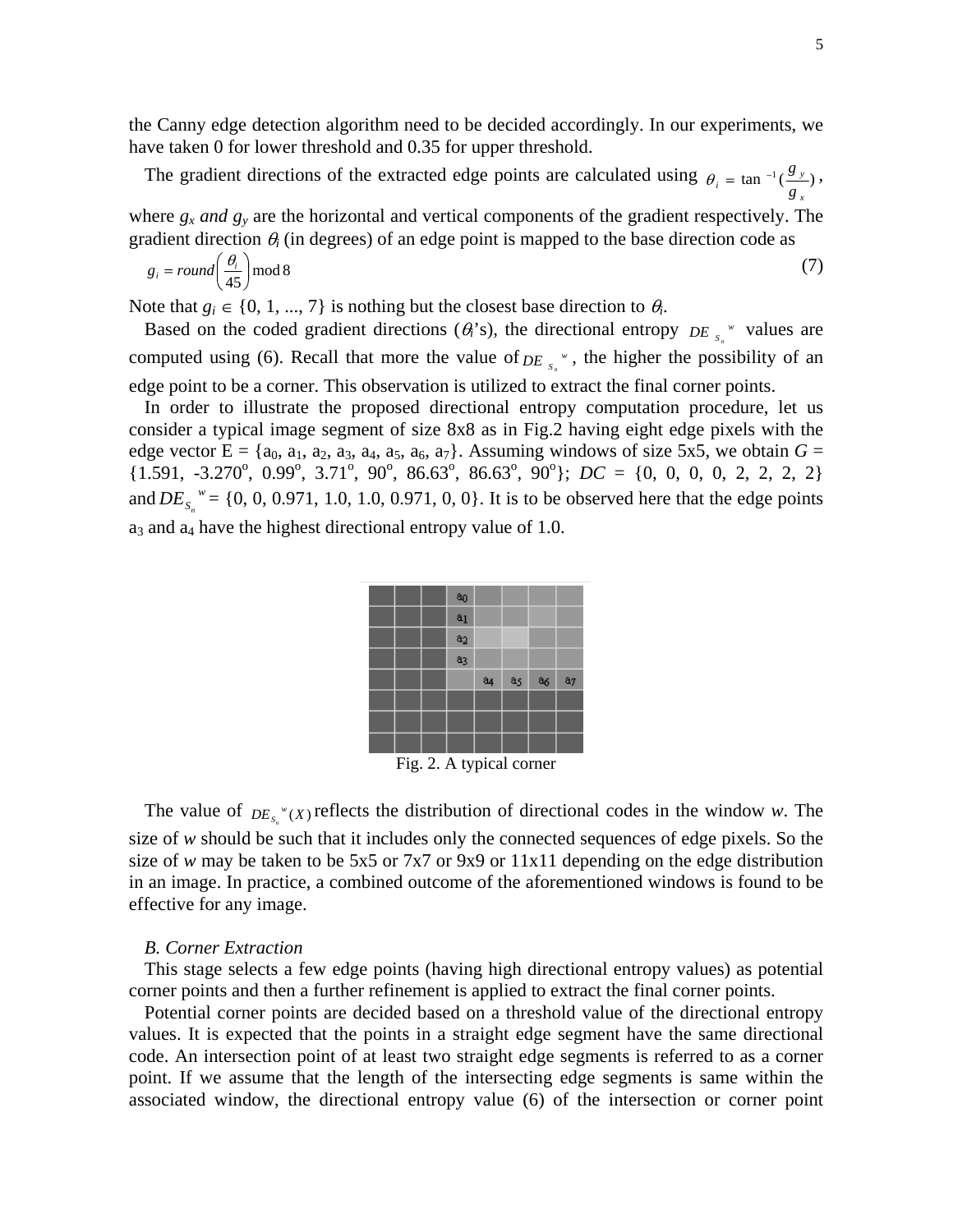becomes 1.0 (considering two segments). Under this consideration, the threshold value for selecting potential corner points is taken to be 1.0 i.e., an edge point X with  $DE<sub>x</sub>''(X) = 1$  is  $S_n^{\nu}(X) = 1$  is marked as a potential corner point.

The potential corner set includes a few non-corner points as well, especially for step and slanted edges. Moreover, around a true corner instead of just one point, a cluster of potential corners is observed in some cases. For each cluster, we find the highest directional entropy value and then the point/points having the highest value is/are considered to be the final detected corner points.

## **6. USE OF NON-SHANNONIAN ENTROPY DEFINITIONS**

So far, the proposed algorithm dealt with only the Shannon's entropy measure. The effectiveness of two other non-Shannonian entropy definitions, namely, Vajda's (3) and Pal- Pal's (4), is now investigated. As the range of directional entropy differs with the entropy measures, different threshold values for extracting potential corners need to be considered accordingly.

*Vajda's Quadratic Entropy* [17] : The directional entropy for an edge point X in reference to the window *w* (centered on X) is defined using Vajda's definition as

$$
DE_{V}^{w}(X) = \sum_{i=0}^{7} p_{w(X)} (i)(1 - p_{w(X)} (i))
$$
\n(8)

where  $DE_v^{\nu} \in [0, 0.875]$ . The threshold value of the directional entropy (with this definition) for extracting potential corners is 0.5.

Applying (8) on the edge points  $\{a_0, a_1, ..., a_7\}$  in Fig. 2, we obtain (using 5x5 windows),  $DE_v^{\mu\nu} = \{0, 0, 0.48, 0.5, 0.5, 0.48, 0, 0\}$ . As expected, the edge points a<sub>3</sub> and a<sub>4</sub> have the highest values of directional entropies, and they are marked as potential corners.

*Pal-Pal's Exponential Entropy* [18] : The directional entropy for an edge point X in reference to the window *w* (centered on X), the directional entropy using Pal-Pal's definition is obtained as

$$
DE_{PP}^{w}(X) = -\sum_{i=0}^{7} p_{w(X)}(i) e^{(1-p_{w(X)}(i))}
$$
\n(9)

Note that  $DE_{PP}^{\nu} \in [0, 2.3989]$ . The threshold for selecting potential corners using this definition is taken to be 1.6489.

We find,  $DE_{pp}^{\nu} = \{0, 0, 1.6239, 1.6489, 1.6489, 1.6239, 0, 0\}$  corresponding to the edge points  $\{a_0, a_1, \ldots, a_7\}$  in Fig. 2. Here too, edge points  $a_3$  and  $a_4$  are marked as potential corners.

It is to be noted here that the lower bound for  $DE^{w}(X)$  is 0.0 (using any entropy measure) which happens when the points lie on a straight edge. On the other hand, the theoretical highest value of directional entropy with any measure represents a highly ambiguous scenario and hardly occurs in practice.

## **7. EXPERIMENTAL RESULTS**

The effectiveness of the proposed corner detection system has been verified with some artificially generated images as well as with many real-world images. Here we have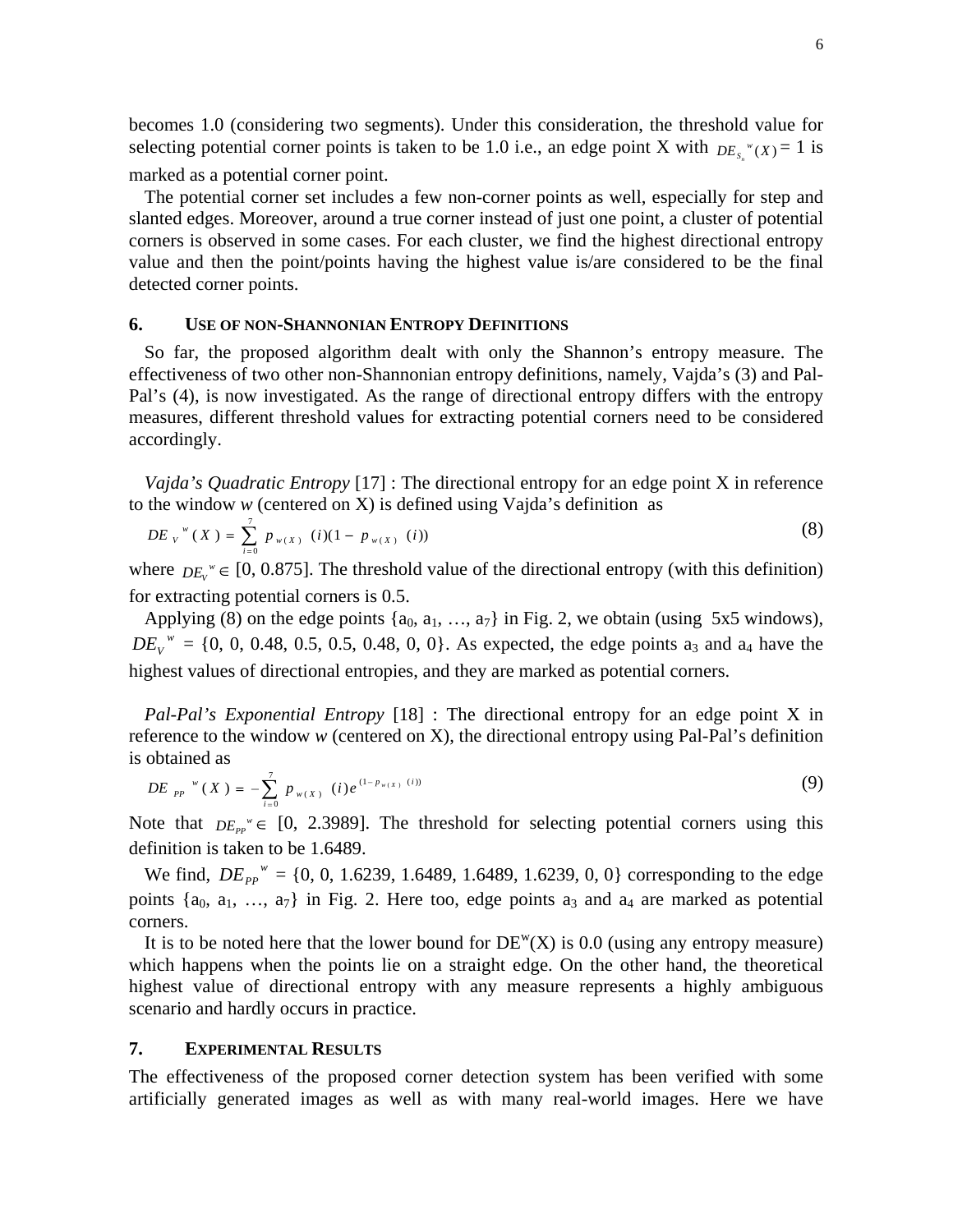demonstrated the results on two real images, namely, the blocks image and the house image. Note that both these two standard images are of size 256x256 pixels and have been used in almost all corner detection approaches.

The original blocks image with the actual (reference) corner points is shown in Fig. 3(a). The edges obtained are provided in Fig. 3(b). The final output of our system i.e., the detected corner points using directional entropy definitions with Shannon, Vajda and Pal- Pal's measures are provided in figures 3 (c)-(e) respectively. Similarly the original house image, the edges detected and corner points extracted by the proposed algorithm using Shannon, Vajda and Pal-Pal's measure of entropy are shown in figures 4 (a)-(e).

For comparison, the detected corner points obtained by the He-Yung method [10] (using the parameter values of C and  $\alpha$  as 1.5 and 160<sup>°</sup> respectively as suggested by the authors) are shown in figures 3(f) and 4(f) for the blocks image and the house image respectively. It may be noted here that the performance of our method is quite comparable with that of [10].

Evaluation results for the blocks and house images by both our method and [10] are presented in Table 1. Here we consider a detected corner to be 'correct' if the corresponding reference point is within a distance of 4 pixels as in [10]. The remaining corner points in the detected corner set and reference set are labeled as 'false' and 'missed' corners accordingly. As far as detection of the correct corners is concerned, our results are much better than that of [10]. All the three entropy definitions provide comparable results for the blocks image whereas the entropy definitions of Vajda and Pal-Pal are more effective than Shannon in the house image. For both the images, the proposed method is seen to produce much more false corners.

| <b>Images</b> | Corner<br><b>Detectors</b> | Correct<br>corners | <b>Missed</b><br>Corners | False<br>Corners |
|---------------|----------------------------|--------------------|--------------------------|------------------|
|               | <b>DIET</b> using          |                    |                          |                  |
|               | Shannon                    |                    |                          |                  |
| <b>Blocks</b> | Vajda                      | 50                 |                          |                  |
|               | Pal+Pal                    |                    |                          |                  |
|               | He-Yung                    |                    |                          |                  |
|               | <b>DIET</b> using          |                    |                          |                  |
|               | Shannon                    | 44                 | <u>ے</u>                 | 20               |
| House         | Vajda                      |                    | 1 <sub>A</sub>           | 23               |
|               | Pal+Pal                    |                    |                          | $\sim$           |
|               | He-Yung                    |                    |                          | 10               |

Table 1. Performance evaluation on the blocks and house images.

## **8. CONCLUSION**

This article introduced a new concept of directional entropy and accordingly proposes a new method for corner detection. Indeed this work demonstrated the potential of entropy in low level image processing. Our proposed method is based on the hypothesis that the edge points around corners will have higher directional entropy values than those on straight edges. Experimental results reveal that the proposed method is quite effective in identifying the corners in gray level images. We observe that most of the 'false' corners exist in the slant/step edges, which can be overcome to some extent by using a suitable edge smoothing operation. Minute inspection of each of the missed corners by the proposed method reveals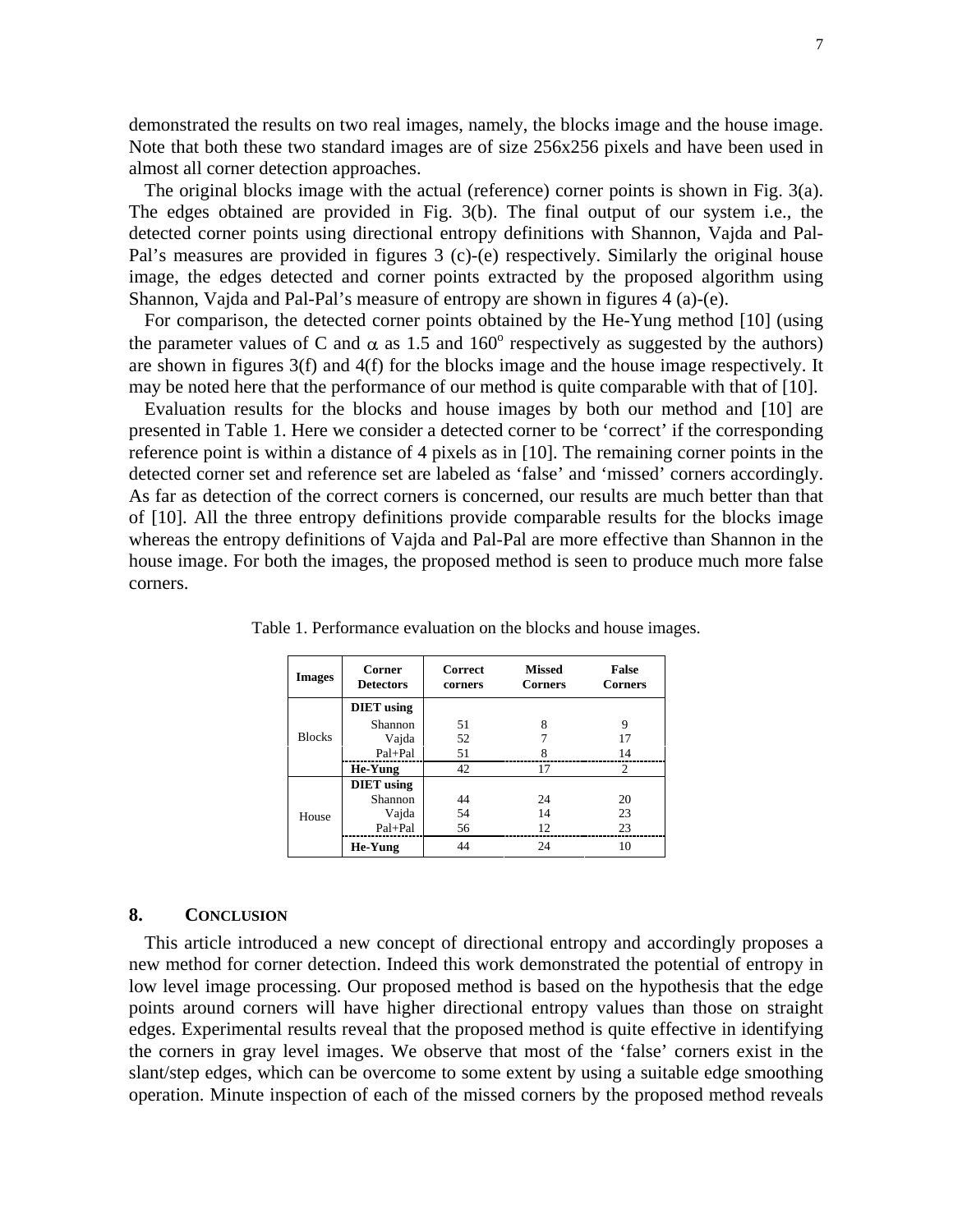that they are due to improper/non- extraction of corresponding edges or rounded shape of corners (lack of significant sharpness of corners with the associated edges) or presence of multiple corners in very near proximity.

The efficacy of the method is dependent on the output of the edge detector used (Canny). The application of directional entropy for edge detection may also be explored which can reduce the dependency on the external edge detector. As the method is based on codes instead of actual gradient directions, the system tends to be effective under rotational and affine transformations. Results of such investigations will be reported in our future communications.

## **REFERENCE**

- [1] Schmid, C., Mohr, R. and Bauckhage,C., "Evaluation of Interest Point Detectors," *Int. J. Computer Vision*, 37 (2000), 151-172.
- [2] Moravec, H. P., "Towards Automatic Visual Obstacle Avoidance," in *Proc. Int. Joint Conf. Artificial Intelligence*, (1977) 584.
- [3] Beaudet, P. R., "Rotationally Invariant Image Operators," in *Proc. Int. Joint Conf. Pattern Recognition*, (1978) 579-583.
- [4] Kitchen, L. and Rosenfeld, A., "Gray Level Corner Detection," *Pattern Recognition Letters*, 1 (1982) 95- 102.
- [5] Harris, C. and Stephens, M., "A Combined Corner and Edge Detector," in *Proc. Alvey Vision Conf.*, (1988) 147—151.
- [6] Smith, S.M., and Brady, J.M., "SUSAN—A New Approach to Low Level Image Processing," *Tech.Report no. TR95SMS1c*, Defense Research Agency, Farnborough, England, 1995.
- [7] Trajkovic, M. and Hedley, M., "Fast Corner Detection," *Image and Vision Computing*, 16 (1998) 75-87.
- [8] Rattarangsi, A. and Chin, R. T., "Scale-Based Detection of Planar curves," *IEEE Trans. Pattern Analysis and Machine Intelligence*, 14 (1992) 430-449.
- [9] Mokhtarian, F. and Suomela, R., "Robust Image Corner Detection through Curvature Scale Space," *IEEE Trans. Pattern Analysis and Machine Intelligence*, 20 (1998) 1376-1381.
- [10]He, X. C. and Yung, N. H. C., "Curvature Scale Space Corner Detector with Adaptive Threshold and Dynamic Region of Support," *Proc. 17th Int. Conf. Pattern Recognition*, 2 (2004) 791- 794.
- [11]Rohr, K., "Recognizing Corners By Fitting Parametric Models," *Int. J. ComputerVision*, 9 (1992) 213- 230.
- [12]Deriche, R. and Giraudon, G., "A Computational Approach for Corner and Vertex Detection," *Int. J. Computer Vision*, 10 (1993) pp. 101-124.
- [13]Parida, L., Geiger, D. and Hummel, R., "Junctions: Detection, Classification and Reconstruction," *IEEE Trans. Pattern Analysis and Machine Intelligence*, 20 (1998) 687-698.
- [14]Lee, K. and Bien, Z., "A Gray-Level Corner Detector using Fuzzy Logic," *Pattern Recognition Letters*, 17 (1996) 939-950.
- [15]Shannon, C. E., "A Mathematical Theory of Communication," *Bell Syst. Tech. J.*, 27 (1948) 379 423.
- [16]Guiasu, S.,*Information Theory with Applications*, McGraw-Hill Int. Book Company, New York, 1977.
- [17]Vajda, I., "Note on Discrimination Information and Variation," *IEEE Trans. Information Theory*, 16 (1970) 771-772.
- [18]Pal, N. R. and Pal, S. K., "Entropy: A New Definition and Its Applications*,*" *IEEE Trans. System., Man, Cybern*., 21 (1991) 1260-1270.
- [19]Renyi, A., "On Measures of Entropy and Information," in *Proc. 4 th Berkeley Symp. Math. Stat. and Prob.*, 1 (1987) 857-868.
- [20]Havrda, J. H. and Charvat, F., "Quantification Method of Classificatory Proceses: Concept of Structural s entropy," *Kybernetica*, 3 (1967), 30-35.
- [21]Kumar, U., Kumar, V. and Kapur, J. N., "Normalized Measures of Entropy," *Int. J. General Systems*, 12 (1986) 55-69.
- [22]Canny, J. F., "A Computational Approach to Edge Detection," *IEEE Trans. Pattern Analysis and Machine Intelligence*, 1 (1986) 679-698.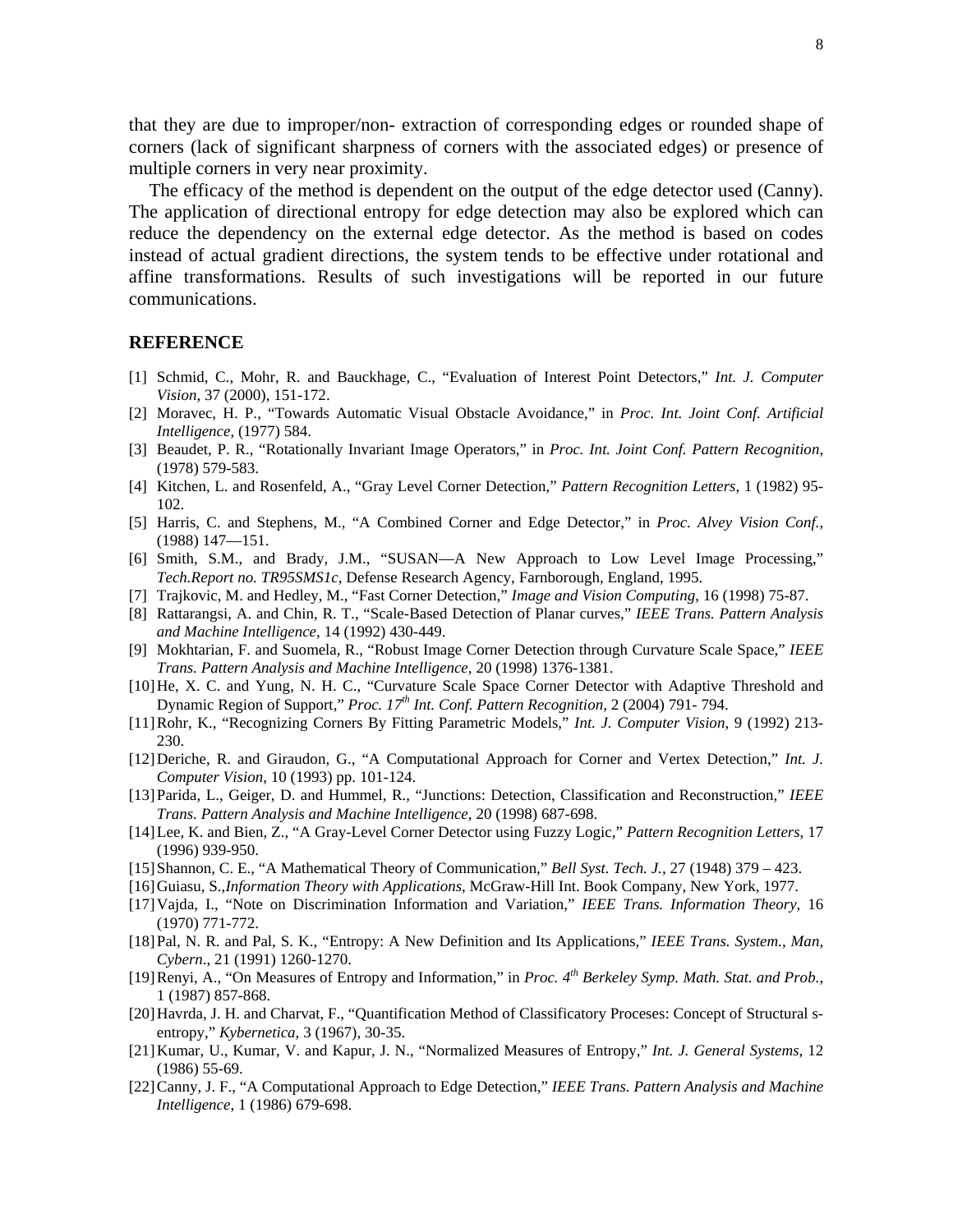









Fig. 3. Results on blocks image: (a) Original image with actual corners, (b) Edges, (c) Corners detected by DIET using Shannon's entropy, (d) Corners detected by DIET using Vajda's entropy,(e) Corners detected by DIET using Pal-Pal's entropy, (f) Corners detected by He-Yung [10], (g) Corners detected by Harris [5] ( $\sigma$  = 1.45, t = 850, r = 3), (h) Corners detected by Harris [5] ( $\sigma$  = 1.45, t = 850, r = 3).